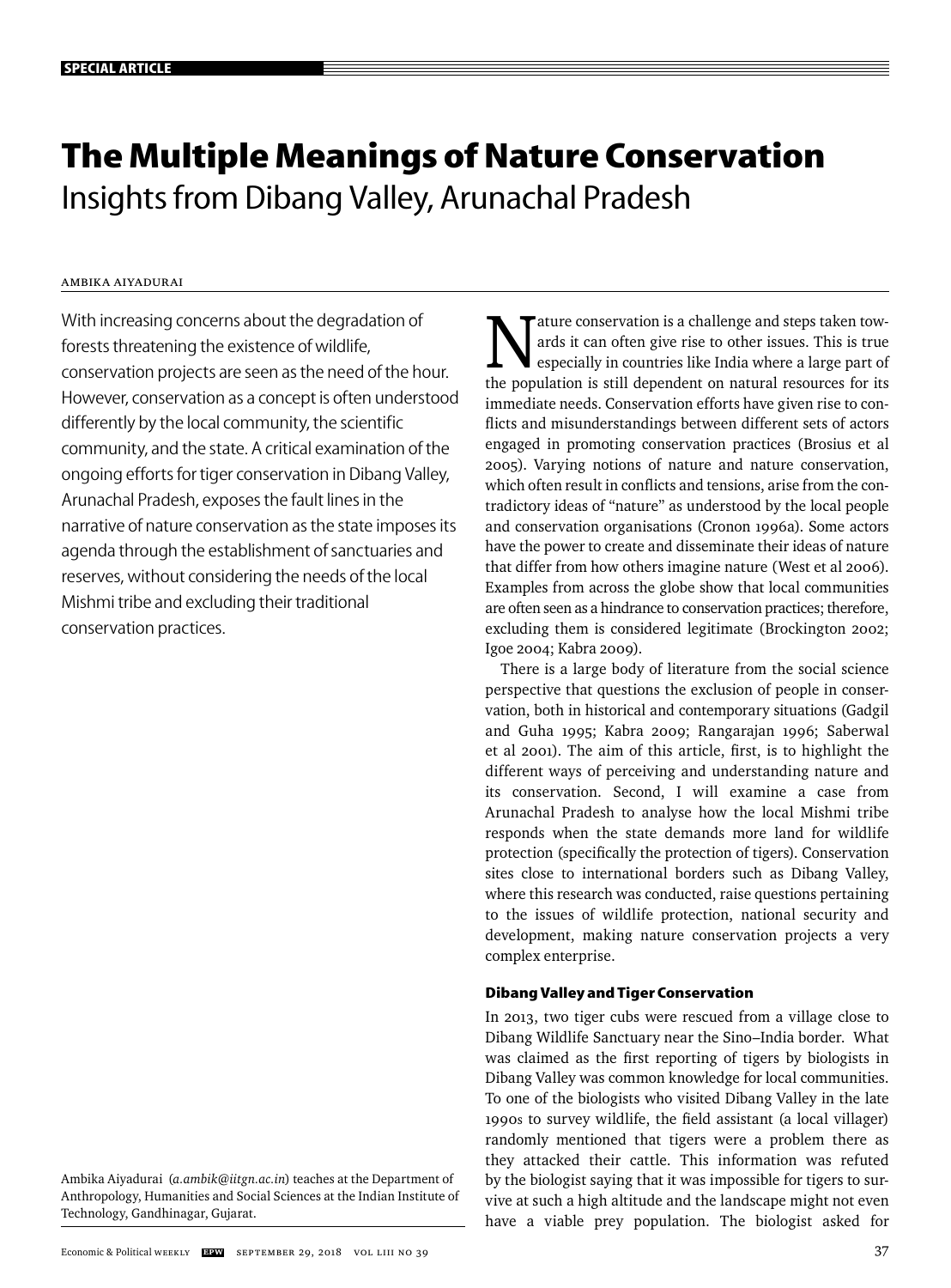"evidence" of footprints or a photograph as a proof of the villager's statement. The presence of tigers was finally confirmed several years later, when two tiger cubs were trapped in a dry water tank in the last village close to the Sino–India border. A rescue operation was conducted by a Delhi-based nongovernmental organisation (NGO) with the help of the state forest department.

Since then, there have been numerous visits by forest officials, NGOs and wildlife researchers for documenting tiger population and their prey. This sudden interest in the valley's conservation perplexed and surprised the villagers, as tigers had always been present in Dibang. Subsequently, the scientific surveys resulted in a proposal to upgrade the existing Dibang Wildlife Sanctuary to Dibang Tiger Reserve. When a circular from the forest department was sent to the village councils<sup>1</sup> regarding the setting up of an eco-sensitive zone  $($ Esz $)$ ,<sup>2</sup> their apprehensions regarding the government's increasing interest in the region were confirmed. This triggered discussions and debates among the Mishmis and many raised questions about the ESZ, as also about the visits by researchers and NGOs.

The Mishmis live in Arunachal Pradesh, a frontier state of North East India, also known as the "land of the rising sun." It shares an international border with Tibet which is 1,126 kilometres long. The state has been largely cut-off from mainstream economic and infrastructural development until recently (Government of Arunachal Pradesh 2006). The Government of India in its national policy has imagined the region to be "backward" due to the lack of infrastructure and connectivity (Baruah 2003). Certain portions of Arunachal Pradesh's territory were disputed, and claimed by China as well, which led to a war between India and China in 1962.

As of today, there are several indigenous communities on either side of the border. One among them is the Mishmi, with three subgroups (Idu, Digaru and Miju) who reside on the Indian side, that is, in Lohit, Anjaw, Lower Dibang Valley and Dibang Valley districts, which are called the Mishmi Hills. Another subgroup, the Deng Mishmis live on the Chinese side, in Zayul county in the Tibet Autonomous Council. There has been little or no connection with the Deng Mishmis in Tibet after the war between India and China in 1962. The movement of the Mishmi people across the border is restricted, thus affecting social ties and trade-related activities. This research was conducted in the Lower Dibang and Dibang Valley districts with the Idu Mishmis.

Dibang Valley is a particularly important site to study tensions over nature conservation. The area has attracted attention from various national and international actors, not only because the site is located within a biodiversity hotspot (Myers et al 2000), but also because its geopolitical location is crucial for national security. This has resulted in the setting up of infrastructure in these border regions by the Indian Army, Border Roads Organisation, and by the state administration (Pandit 2014). Various state players are also investing in Dibang Valley for infrastructure development, conservation and nation-building.

### **Nature Conservation and the Idea of Wilderness**

The origin of the ideas about nature conservation can be traced back to two important historical moments. According to Jim Igoe (2004), these are (i) the enclosure movement in England during the 18th–19th century which transformed common property into private property, and (ii) the expansion of the 19th-century United States (US) model of "national parks," which captured the imagination of political elites globally. Thus, began the social construct of wilderness, "nature," and national parks. The assumption that only through having private property could natural resources be protected was strong. This was also articulated as the "tragedy of the commons," where resources understood as "open access" were seen as vulnerable to depletion, unless strict rules of sustainable use were implemented (Hardin 1968).

National parks are one such example of the fencing of forests by the state to protect these lands, rather than leaving them open to people who have been dependent on forest resources for millennia and managing the resources according to customary laws.3 Therefore, ideas of privatisation of land are pitted against collective rights. This process resonates with the concept of "primitive accumulation" proposed by Karl Marx as a process which divorces the worker from the ownership of the conditions of his own labour (Marx 1979: 875).

According to Michael Perelman (2007), primitive accumulation can occur in three key ways: (i) as the direct expropriation of people's means of livelihood, (ii) by forcing people to enter wage labour, and (iii) by the manipulation of the division of labour. These characteristics can be seen in different aspects of contemporary conservation policies and practices, but the catalyst is the "expropriation." The kind of direct expropriation of forestlands and forcing people to adopt wage labour is seen as necessary to create protected areas as undisturbed "wild" spaces for fauna, flora and tourists, which Dan Brockington (2002) calls "fortress conservation." People who work for subsistence as farmers, hunters or fisherfolk (primary producers) are forcefully removed from the means of production (land, forests, rivers), for the creation of parks in order to manufacture "pristine nature," which Roderick Neumann (1998) appropriately calls "imposing wilderness" for the preservation of nature.

The concept of "nature conservation" is not just criticised for its practice, but also its ideology. Some scholars question the very foundation of conservation ideology which is seen as an imperialist agenda (MacKenzie 1988), as a "civilising mission," and as having the mandate to "uplift the inferior races of the world" (Igoe 2004: 93). Others highlight that conservation is not as "noble" as it is thought to be (Duffy 2010). A large number of NGOs is involved in "teaching" people how to save and care for the environment. Converting them to "green and responsible" citizens is similar to the civilising mission of colonialism. Local people were also seen as "too ignorant to appreciate the beauty of nature" (Argyrou 2005; Parnwell and Bryant 1996). Through the civilising mission, Europeans "developed" both nature and people (Neumann 1998). A dual mandate of colonial rule, "the white man's burden," required control over nature and natives, both to be managed, improved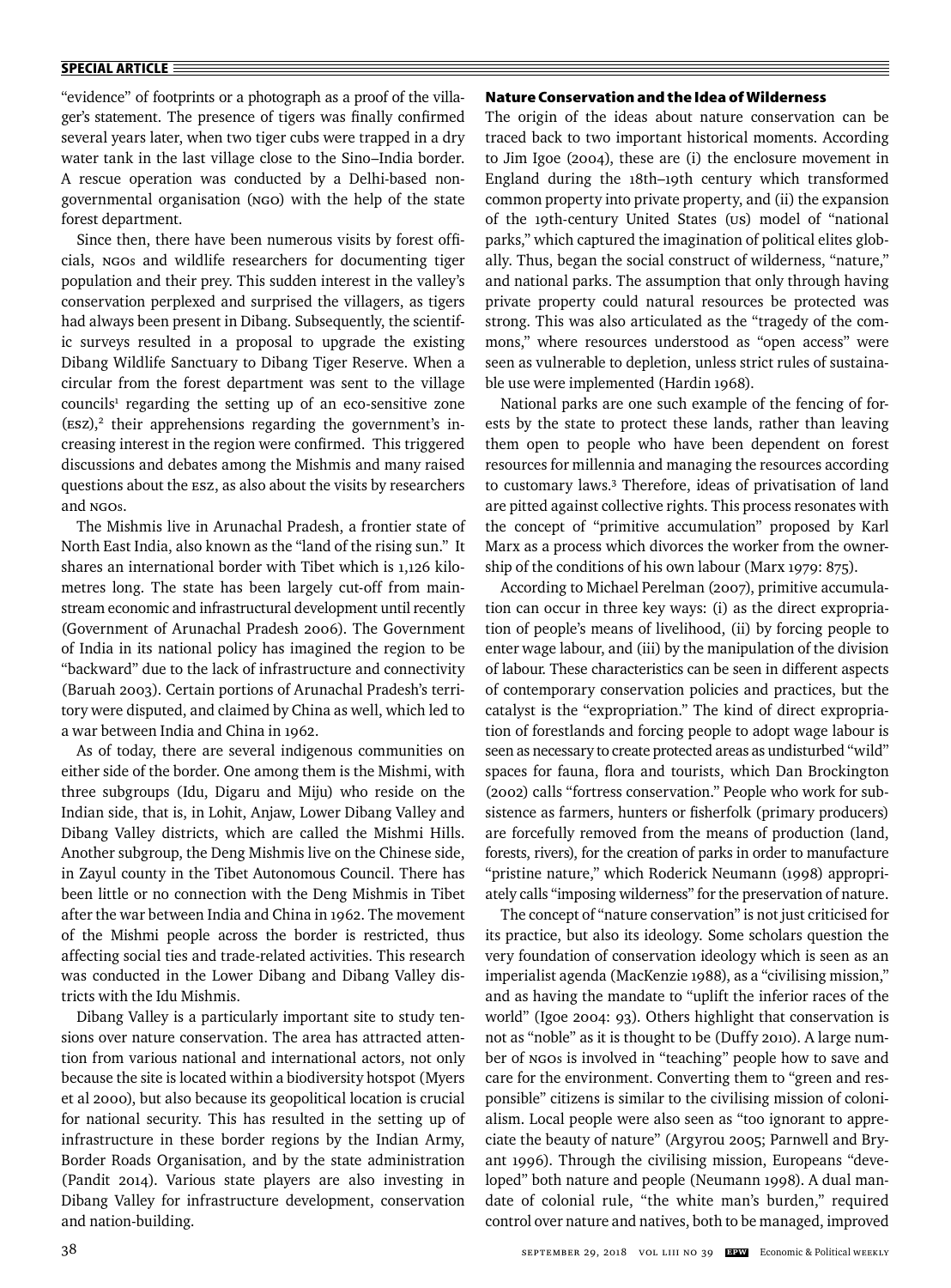and developed for the benefit of the colony (Lugard 1972; Moore et al 2003). This is a mandate that conservationists tend to continue to implement: the control of "nature" and the control of the "native" (Argyrou 2005).

# **Nature in Conservation Narratives**

A recurrent concern in conservation is the extent to which the understanding of conservation is misaligned with the understanding of "nature." To understand why conservation is such a "prickly affair" (Erb 2012) the term nature has to be "unromanticised." For quite some time, I have been uncomfortable with the idea that nature is "caring" and "nurturing." Is not nature also a destroyer when it takes the form of disease and "natural" disasters such as tsunamis? Should we embrace everything about nature? Also, "when we say nature, do we mean to include ourselves?" asks Raymond Williams (1976: 67).

According to the Oxford dictionary, the word "nature" as a noun is "the phenomena of the physical world collectively, including plants, animals, the landscape, and other features and products of the earth, as opposed to humans or human creations." This definition encodes for the English speaker the idea that nature does not include human beings or their works. Thus, the dictionary has a role in shaping our understanding of what nature is in the English-speaking world, which is, in fact, not true universally. However, it is stated as a matter of fact, such that English speakers come to accept this view as the one "truth."4

The uses and meanings of the word nature generate different ideas and feelings, as the conditions of the human world change (Williams 1980: 85). To know nature is a complex, multiple and highly political process (Goldman et al 2011). "Nature" is a human idea, says William Cronon (1996b: 20), because of the long cultural history that led to various conceptions of the natural world in different ways. According to Cronon (1996b), the things, landscapes and living beings that we call "natural" are a manifestation of words, images and ideas. Our notion of nature is selective in the sense that we decide what we want to label as "natural." This has left a deep and lasting impact on how policies and laws related to nature protection are formulated, especially the idea of wilderness for protecting nature.

The dominant narrative of conservationists is that nature is "untouched," "virgin" and "wild." The term "wilderness" is typically associated with the idea of Eden, an uncultivated and uninhabited land. American writers like John Muir and Henry David Thoreau played an important role in shaping how nature came to be imagined in the Western world (Cronon 1996a). Nineteenth-century writings professed biocentric or ecocentric views of nature, often excluding humans, especially humans who were "outside of the dominant class, race, or gender" (Naess 1989). Their writings had an influence on the wilderness movements and the setting up of the Yellowstone National Park, which became the model for establishing protected areas globally. Thus, protecting this "wild" form of nature required cultivating a moral right to dictate to others, especially to the indigenous peoples, not to hunt or fish in this "pristine nature."

The "idea of wilderness" has been successfully infused in the disciplines of ecological and conservation sciences from their inception. Trained conservationists and field biologists use these ideas to advocate, plan and implement conservation projects across the world to preserve "wild" spaces. The problem with this approach is that any use of natural resources is seen as harming nature, even when it is for the survival of poor people. Hence, people who use natural resources for their livelihood and subsistence become "encroachers and poachers ." Vassos Argyrou (2009: 6) says that ecocentrism "is an extreme form of environmentalism" because it provides a justification for changing the world and changing people's beliefs, at times overriding opposing views and even ignoring the rights of the local people. The conservationists' mantra has been to evoke the idea of "pristine" to advocate for nature preservation (Neumann 1998). Such an imagination hides elements of humans and their creations. Conservationists see these spaces of wilderness as vulnerable because of the need for land, water, timber and forest produce.

The conservationist notion of vulnerability of nature is well articulated by Timothy Luke (1997: 71–74), who suggests that nature is seen as dead or dying by conservationists and global NGOs raise memorial sites in the world's "last great places" in the form of national parks and wildlife sanctuaries. He even calls these sanctuaries as "nature cemeteries." The notion of the death of nature or the "end of nature," to use Bill McKibben's (1989) phrase, emerges from the idea of an environmental crisis; that a decline in forest cover, extinction of wildlife, rise in global temperatures and sea levels project a "doomsday" like situation. Environmentalists and biologists speak the language of ecological emergency and crisis. For example, conservation biologists see dying nature in the form of "empty forests"5 (Redford 1992).

Forests where wild animals have been hunted indicate an "apocalyptic" situation. "Endangered," "critically endangered," or "threatened" species are metaphors of dying nature. Some even term the over-exploitation and depletion of natural resources as "bankrupting nature" (Wijkman and Rockstrom 2012). Therefore, places such as national parks become living museums and a natural laboratory to conserve the dying species, for future generations to enjoy (Carson 2014; Luke 1997). The conservationist's view of nature is thus of preservation and one in which nature must be separated from human activities and creations.

# **Nature and Local Communities**

In contrast to the conservationist's understanding of nature, which sets humans apart from the natural environment, many indigenous people do not make that distinction. The boundary between the human world and the natural world is often blurred. Some cultures depict human relatedness to nature as a type of kinship, such as in terms of a parent–child relationship, sexual relatedness, procreation, or just simply "namesake" relatedness (Bird-David 1990; Ingold 1996; Roy and Katsuyoshi 1996; Tanner 1979). Forests in some farming societies of India are seen as ancestors who unconditionally provide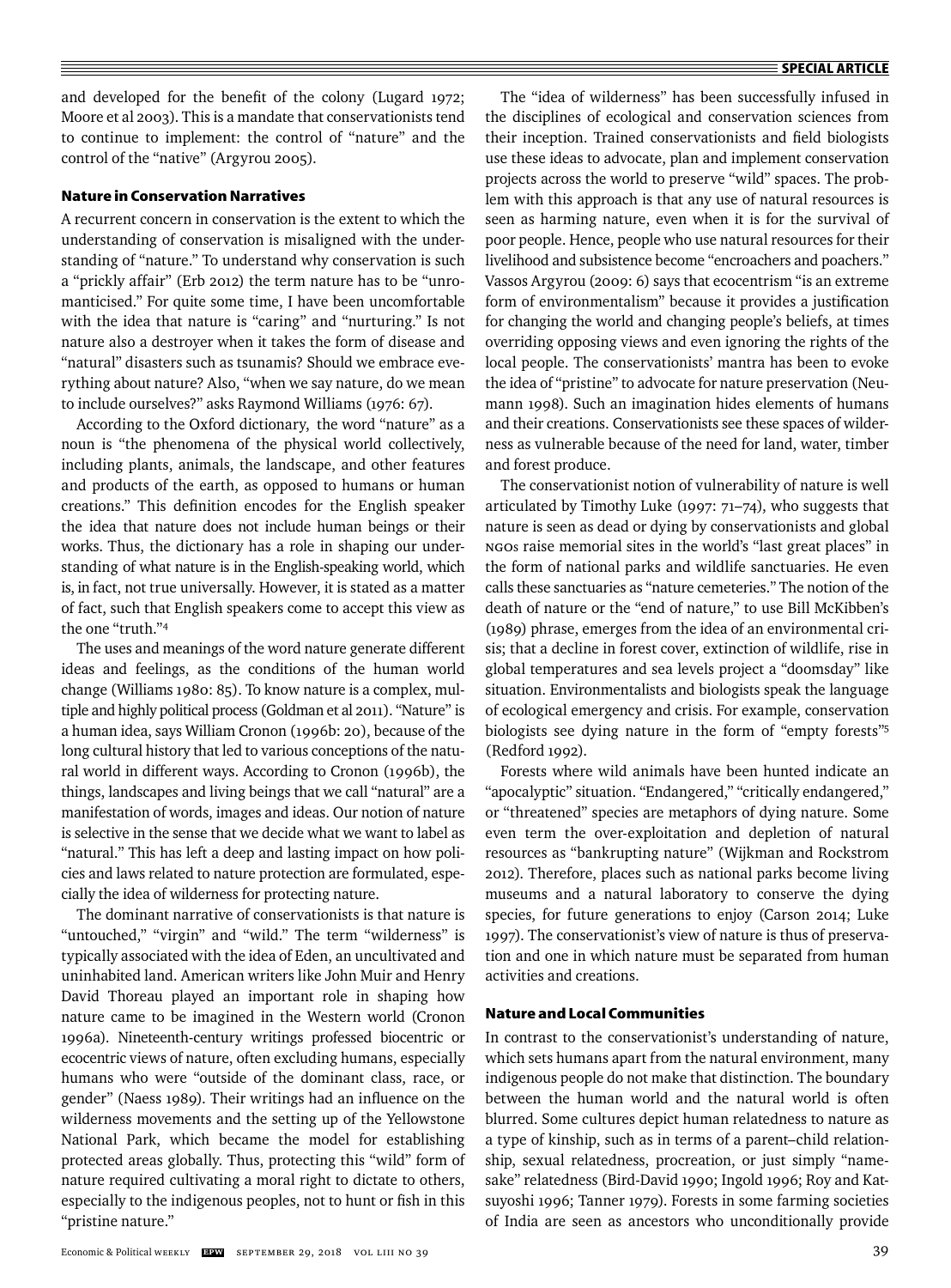food, which Nurit Bird-David (1990) calls the "giving environment," where forests are viewed as parents and people as children of the forests.

This "giving environment" contrasts with the "reciprocating environment," where the provision of food is conditional upon proper conduct, found among hunter-gatherers, such as the Nayakas (Bird-David 1990). Brian Morris (1982) shows that among the Malaipantaram (South Indian foragers), forests are an abode of their ancestral spirits and forest deities, which can be called upon for protection. Through the use of kinship relations with nature, indigenous people show their "belonging and genealogical ties" as sources of identity (Bird-David 1990; Tanner 1979).

Two important concepts are central to most indigenous groups: the presence of "spirits" in all non-human beings and objects (animals, trees, rivers, farms, houses) and the existence of an "owner of the forest" (Howell 1984; Ingold 1980). There are spirits that guard the farms and wild animals and provide safety, health and wealth. If people fail to satisfy these spirits, the harvests may fail and hunts may be unsuccessful. The rituals and taboos followed in connection with resource use (harvesting and hunting) are in the context of showing respect to the forest's spirits and the spirits of the dead (Howell 1982; Morris 2000; Singh 1987). Forests and animals have owners and, therefore, people do not claim the ownership of these animals, but instead seek permission before hunting or farming. Another key belief among some indigenous peoples is that there is an exchange of vital force between humans and spirits through domesticated animal sacrifices, and from spirits to humans during hunting.

Tim Ingold (1980) calls ideas like these as supporting a "world renewing process" and thus contributing to the regeneration of life. Therefore, human–nature relations among indigenous people involve constant engagement of humans with various elements of nature and the spirits. This differs from the conservationists' perspectives, and the basic difference is that conservationists consider humans and nature as separate, while indigenous people like the Mishmis do not see this separation.

## **Nature and Neo-liberalism**

Recent participants in the domain of conservation are the neoliberal lobby, who claim to be able to fix environmental problems through the market economy. This lobby sees nature as a commodity to be traded and constructed as a "world currency" (McAfee 1999). Natural resources are appropriated from local people and a price tag is put on nature for capital creation. Market-based solutions are often aligned with profit-driven corporations, disregarding local cultural values and uses. The belief continues to be that they need to "sell nature to save it" (McAfee 1999: 97). Rob Fletcher (2010: 172) rightly points out that, over the last few decades, conservation has become "infused with a neoliberal economic philosophy," resulting in the creation of capitalist markets for natural resource use and consumption.

Ecotourism has been criticised for targeting new frontiers in nature and for packaging nature for global consumption (Laudati 2010). The spread of protected areas, the faith in ecotourism, the infusing of conservation into developmental agendas, and the creation of community conservation programmes are clear indications that conservation is intertwined and often compatible with capitalism. This raises questions of ecological equity and justice, especially when different actors with different capacities seek to cooperate and collaborate with each other.

When multiple partners are involved in the practice of conservation, collaborations are formed through negotiations. Collaboration with different groups seems to be a socially equi table process of knowledge and skill sharing, but it is not a "simple sharing of information" (Tsing 2005: 13). This kind of association creates new interests where not everyone benefits, as these collaborations have their own limitations. Sometimes, the idea of "collaboration" also takes place in helping "an occupying enemy" (Erb and Acciaioli 2006: 144).

These collaborations can be said to be taking place in "contact zones." Mary L Pratt (1991) defines these as "social spaces" where cultures meet, clash, and grapple with each other, often in the context of asymmetrical relations of power. They often culminate in a series of negotiations, promises, and compromises where communities are gently, or sometimes violently, forced to agree to the ideas offered by more powerful actors (Peluso 1993). Marginal communities that are already weak and vulnerable are pushed further to the periphery.

## **Community-based Conservation**

Although community-based conservation (CBC) projects intend to provide an equitable platform for people's participation, in hierarchical societies like those in India, there are groups (poor, landless, Dalits and indigenous tribes) whose voices are suppressed and there is often no or minimal participation from such communities. The inherent inequalities embedded in caste-based societies are part of a larger socio-economic and political process which conservation projects often ignore. Naya S Paudel (2005) argues that the lack of representation from these groups is a common feature in all rural development programmes. These inequalities have been aggravated by conservation projects, leading to the "double marginalisation" of vulnerable groups (Kothari 2003). For example, in India, the dominant Hindu nationalistic ideas have become crucial rallying points for environmental movements (Sharma 2012). Ideas of conservation are deeply Brahminical and work to marginalise Dalits, who are coerced to become vegetarians as their meat-eating practices are condemned as dirty, inferior and not being environment-friendly (Sharma 2012).

For a long time, conservationists struggled to keep people out of protected areas, but in the last two decades, there has been a serious attempt to bring people and nature back together (Adams 2004). This turning point came during the 1992 Convention on Biological Conservation, at the United Nations Conference on Environment and Development (the Rio "Earth Summit"). It was also the year of the World's Indigenous Peoples, when the "experts" formally recognised the rights of indigenous people and their knowledge. The inclusive model provided platforms for collaboration between communities and NGOs. Many organisations, local and regional, adopted the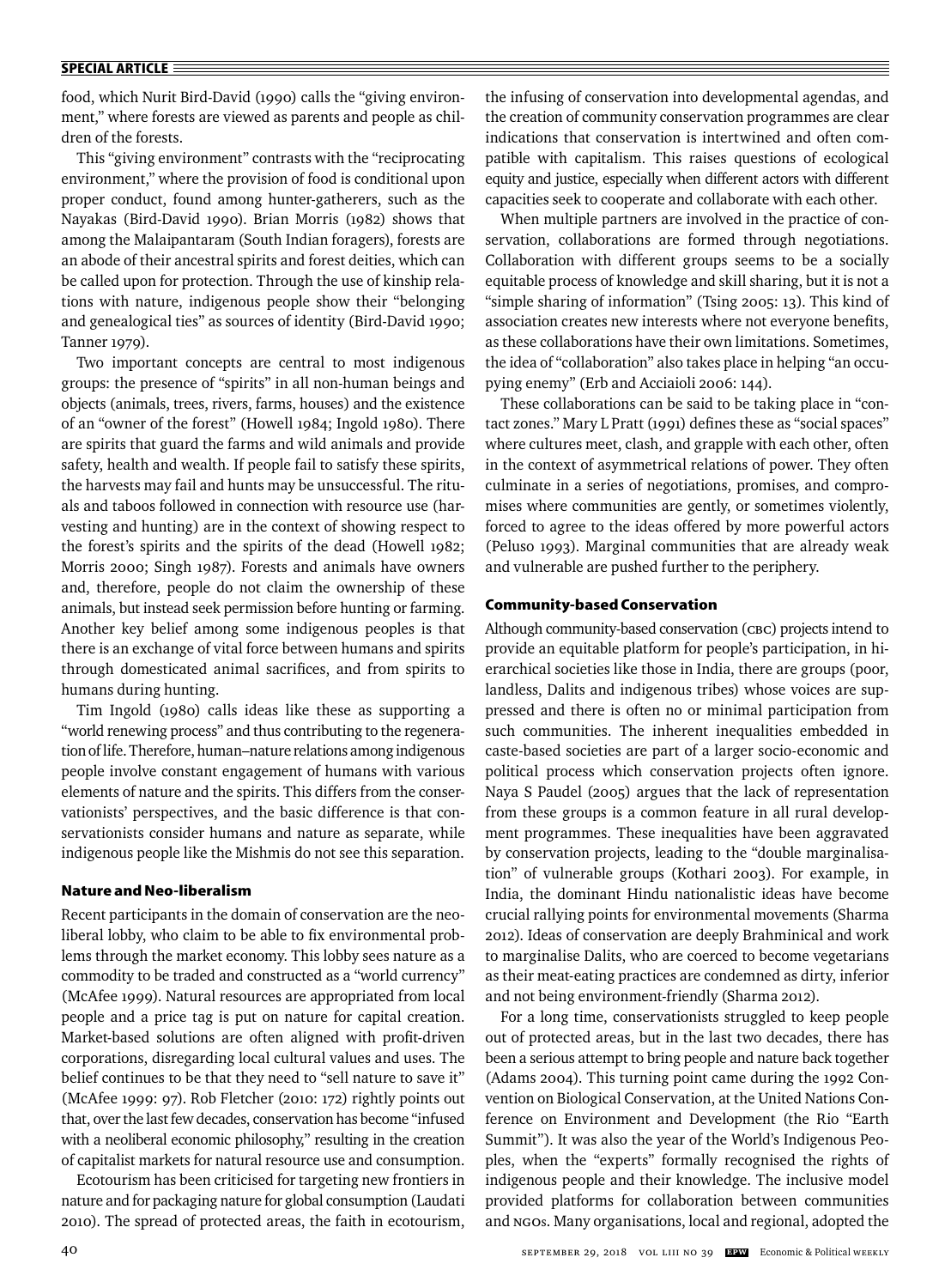"community" in their project plans and the expression "community participation" became the new buzzword. CBC is seen as a "politically correct" way of doing conservation, but the reality on the ground suggests that it is overrated and has raised doubts on the socio-economic dimensions and differing intentions (Agrawal and Gibson 1999; Tsing et al 2005).

From the local communities' point of view, conservation brings benefits to the community such as healthcare, additional sources of income, employment opportunities (tour guides, research assistants, porters), and access to new technology. Many NGOs believe that it is important to gain the goodwill of the poor communities that are in need of basic civic amenities like schools and hospitals. NGOs with the help of donors help build schools and health centres. Communities may get civic facilities like roads, schools, and hospitals, and also may in turn show substantial participation in conservation projects. Tracey Heatherington (2012), however, suggests that these initiatives are in fact a form of structural adjustment, which lead to the overall development of the area and do not particularly result in the conservation of resources or equal participation.

While the outcomes of CBC projects are said to empower people, some see this as a coercive way of diffusing ideas of global partners such as funding bodies and international NGOs, and as a way of controlling local resources (Peluso 1993). The expectations of local people from NGOs and vice versa often do not match and it seems as if they are speaking different languages (Brown 1998; West 2006). NGOs sometimes have opposing agendas, which lead to disappointments for both the parties (West 2006). The vision of conservationists to protect nature is seen only as a management issue unrelated to the rights of the local people (Alcorn 2005), whereas local communities aim to gain some employment and income through conservation projects (West 2006). CBCs are part of a larger process in which multiple actors, institutions and discourses define, contest, reinterpret and enforce claims over resources, making it a complex political process (Paudel et al 2007).

## **Nature Conservation in Dibang Valley**

The local people did not know about the proposal for a tiger reserve until they received a letter from the forest department for the setting up of an ESZ. This created some suspicion about the forest department and deepened the mistrust between the people and the department. When a team of researchers arrived in 2014, the local residents realised that the news regarding the tiger reserve could indeed be true and their concerns mounted. Their anxieties manifested in disagreements during meetings between the residents and the visiting research teams, NGOs, and the forest department. One of the local residents in Dibang Valley retorted, "Why a tiger reserve here? We don't hunt tigers, they are our elder brothers! Tigers and humans were born to the same mother. We are protecting them anyway" (personal interview, 2014).

The Mishmis in general take pride in claiming their kinship with tigers and in the fact that their culture protects tigers. Anyone visiting the Mishmi Hills and interested in wildlife and conservation cannot miss the mythological story of the Mishmis and tigers as children of the same mother. These narratives of tigers as siblings are also popular in other parts of Arunachal and North East India (Aisher 2005; Aiyadurai 2007). For the Mishmis, one of the anxieties is that when the sanctuary becomes a tiger reserve, more of their land will be taken away for conservation purposes, sometimes resulting in confrontation with the authorities and not permitting research plans to be implemented. In January 2014, a tiger survey team from the Government of India was not permitted to enter the forests for research. In another incident, a Geographic Information System team from a Delhi-based NGO to map the sanctuary was permitted to visit the forests, but only after a serious discussion by the village council members. Incidents like these are rare, but the sudden increase in the interest in tigers by the state, without official consultations with the people, is leading to such situations. People fear that the government will take more of their land if a tiger reserve is set up.

We are not opposing them (forest department). We have already given 4,914 square kilometres (sq km) to wildlife.<sup>6</sup> Where will we sit? Where will we have developmental activities, if we give all to wildlife? If there is no human existence, what is the meaning of wildlife? We have to focus on people. (personal interview, 2014)

The trust deficit between the forest department and the local villagers is not new, but there seems to be an increase in the mistrust of researchers and NGOs. A PhD student from the United Kingdom studying Dibang forests and wildlife shared his experience during his research in the Dibang Valley district, and the following is an excerpt from his report:

There appears to be widespread dislike for the forest department and any entity they represent (for instance, wildlife conservation), … the senior most forest official in Dibang Valley, has been unresponsive to people's complaints about mithun depredation by wild animals. However, recently he sent around a notice to the villages within a certain radius of the protected area boundary declaring that their land was going to be included in an eco-sensitive zone with restrictions on hunting and farming. This has created further mistrust between the people and the department. (Nijhawan 2014)

Among the NGOs and the community of biologists, the excitement of declaring this protected area as a tiger reserve was high. According to a member of the State Wildlife Board, "Dibang Valley is a very good tiger habitat and rich in wildlife. However, no studies have been done on this landscape; on the tiger or any other species. This area has the potential to even be declared a tiger reserve" (Dutta 2012)*.* He is also a highly influential member of the Mishmi community and is a key contact for all the NGOs and biologists visiting the region. He played a major role in the tiger cub rescue and one of the tiger cubs was even named after him. His role as a mediator is very crucial in the success of the tiger conservation programme.

# **Mediating Voices**

The Mishmis living in the town or district headquarters are important mediating voices between the conservation groups and the local community. The Mishmi elite make frequent trips outside Arunachal and have developed networks with influential government officials, businesspersons and NGOs. They are also seen as spokespersons for the entire community,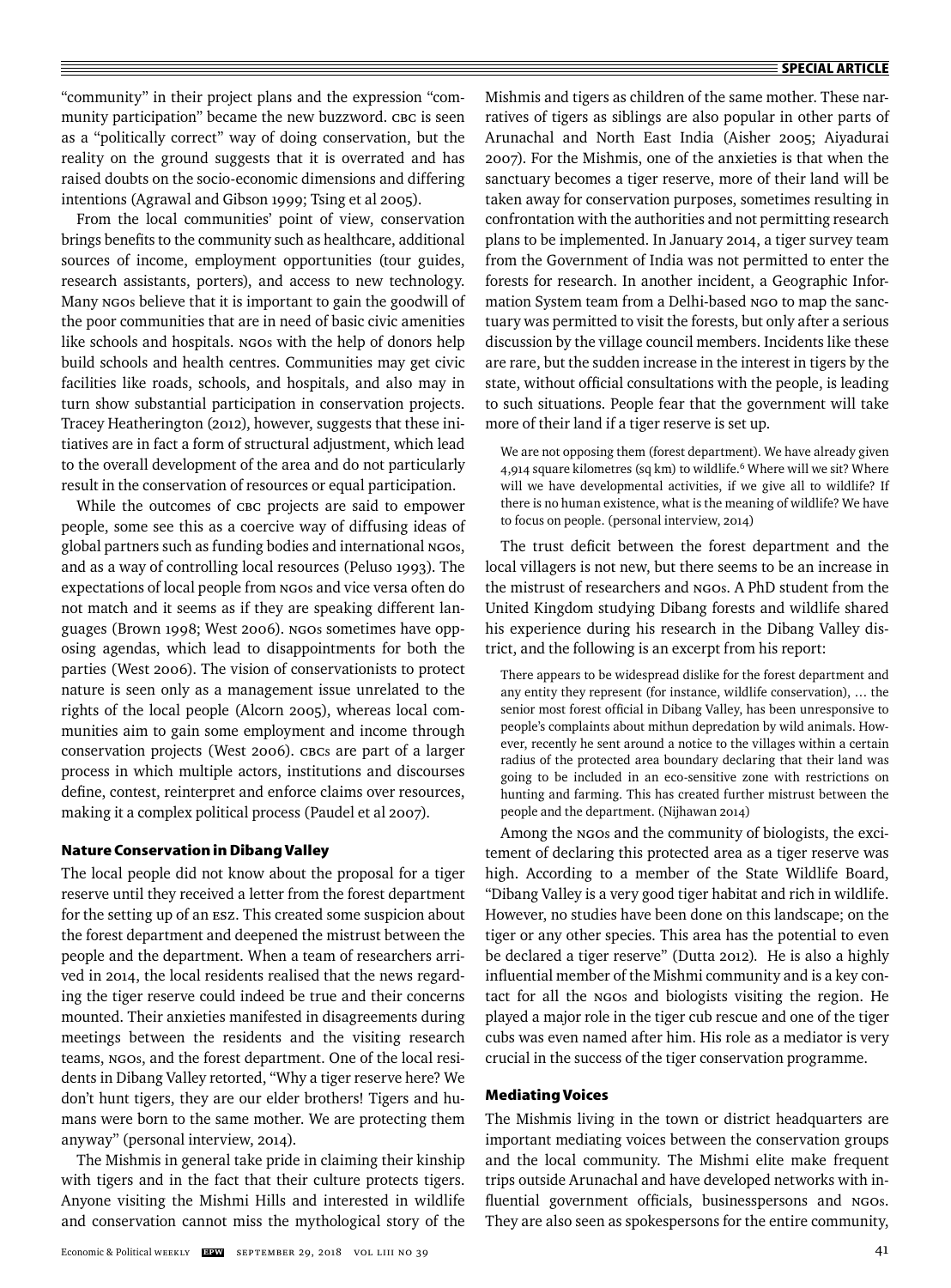as if the Mishmis are a homogeneous group. Sometimes, these mediators are blamed for not voicing the diversity of opinions within the community. While the State Wildlife Board member (mentioned previously) is well known among the scientific and NGO community, some local villagers who face the problem of cattle attacks by carnivores show a great amount of dislike towards him.

One of the reasons for this is that the board member has not taken up local issues like cattle depredation by tigers with the forest department. The villagers expect the board member to help them get the compensation for cattle deaths due to carnivores from the forest department. Therefore, the role of this member is ambiguous because, although he belongs to the Mishmi community, he is heavily criticised for his close association with the forest department and the NGOs, and is accused of not being of any help to his own "Mishmi brothers." Mediators like this wildlife board member can participate in all three groups (local communities, forest department and the conservation groups), but may have "no or little legitimacy at the local level" (Brown 1998: 312).

Some residents pointed that the existing wildlife sanctuary is too big (4,914 sq km) and suggested that there should be a reduction in the size of the sanctuary. They have taken various steps for pursuing this issue. For instance, there is a public interest litigation,7 filed by one of the residents of the Dibang against the forest department, which is currently pending in the Sessions Court in Guwahati (Assam). Another Mishmi man has filed a right to information ( $RTI$ ) request<sup>8</sup> to know the basis for declaring 4,914 sq km as the area for the wildlife sanctuary. While there is no organised or consolidated approach by the Mishmis, there are incidences of intimidation and acts of "non-cooperation" with visiting research teams. Attacks on cattle by tigers, the rescue of the tiger cubs, the indifference of the forest department to the villagers' complaints, and the arrival of a letter from the Government of India regarding the ESZ have led to an accumulation of the local people's grievances and any individual or group visiting Dibang Valley for research on tigers or forests have become easy targets of their frustrations (Aiyadurai 2016).

## **Need for Mutual Dependence**

Though conservation actors such as NGOs and biologists have academic resources and scientific/technical knowledge, they lack certain other resources (such as local knowledge of forest trails and wildlife presence) and must depend on others, including the Mishmi people, for research and conservation activities. The local forest department is dependent on Delhi- or Assam-based NGOs for technical and scientific expertise such as animal handling/capturing, wildlife rescue operations and for wildlife monitoring and surveys. NGOs often are dependent on the forest department for logistical support and for procuring research permits. NGOs, in turn, offer scientific expertise (such as mapping, estimating tiger population and habitat assessment) to the forest department. These NGOs, from mainland India, also often lack the cultural knowledge of local practices or of the landscape. Therefore, the NGOs and the forest department seek help from the local people.

There is a real concern, however, among the Mishmis, that when the state takes interest in tiger conservation, the forest department will impose stricter restrictions on people's access to forest resources. There is a feeling among many Mishmi people that resources are better conserved if customary laws are in place. Many express concerns that increased government regulations will result in a diminished sense of ownership and care for local resources, and people will end up overexploiting such resources. One of the residents of Dibang, Angeche, said,

See, this jungle is my clan's. We save the animals here. We can go whenever we want, without permission, but for hunting, one has to take permission from the clan member. If as a clan member, I do not permit, then he cannot hunt. If this becomes the government's property, then anyone can hunt, it will become a matter of free will. (personal interview, 2014)

The Dibang Wildlife Sanctuary could be considered to be, what is called a "paper park." This term is applied to protected areas that exist in an "administrative vacuum" (del Valle 2002: 150) without proper maps, boundary demarcation, and with insufficient field staff. The forest department is aware of this situation on the ground and when a senior official from the National Tiger Conservation Authority visited Dibang Wildlife Sanctuary in 2016, he expressed concerns that the groundlevel staff was not adequate to manage the sanctuary and he wondered if they had the capacity to manage funds if it was declared as a tiger reserve.

## **Sociological Emptiness**

Ulrich Beck (2010) uses the term "sociological emptiness" in his paper titled "Climate for Change, or How to Create a Green Modernity," where he questions why the issue of environmental destruction that is threatening humankind has not yet been met with the same enthusiasm as the issues of war or poverty. One of the explanations he provides is that the discourse on environmental politics is an "expert and elitist discourse" and that common people's views are not counted (Beck 2010: 254). Often in wildlife conservation, the views of wildlife enthusiasts and wildlife experts are heard "loud and clear," but not the views of local people like the Mishmi, who live in areas where the wildlife projects are implemented.

Very often, the stories from the ground are subdued in the hegemonic discourse of science, activism and management. Unless there is support or approval by the common or local citizens, wildlife conservation will continue to be a story of science and the state and will continue to be what Amita Baviskar (2002) calls "bourgeoisie environmentalism," a form of environmentalism that has a narrow but powerful voice of urban elites. The focus of biodiversity conservation in Dibang Valley has largely been on tigers. The Mishmis' concerns for compensation for the cattle killed were not addressed during my fieldwork, either by the forest department or by the visiting research teams. This disconnect with the local concerns has been a bone of contention on the ground.

There are many reasons why the "social" is often not included in conservation projects. Researchers are often not trained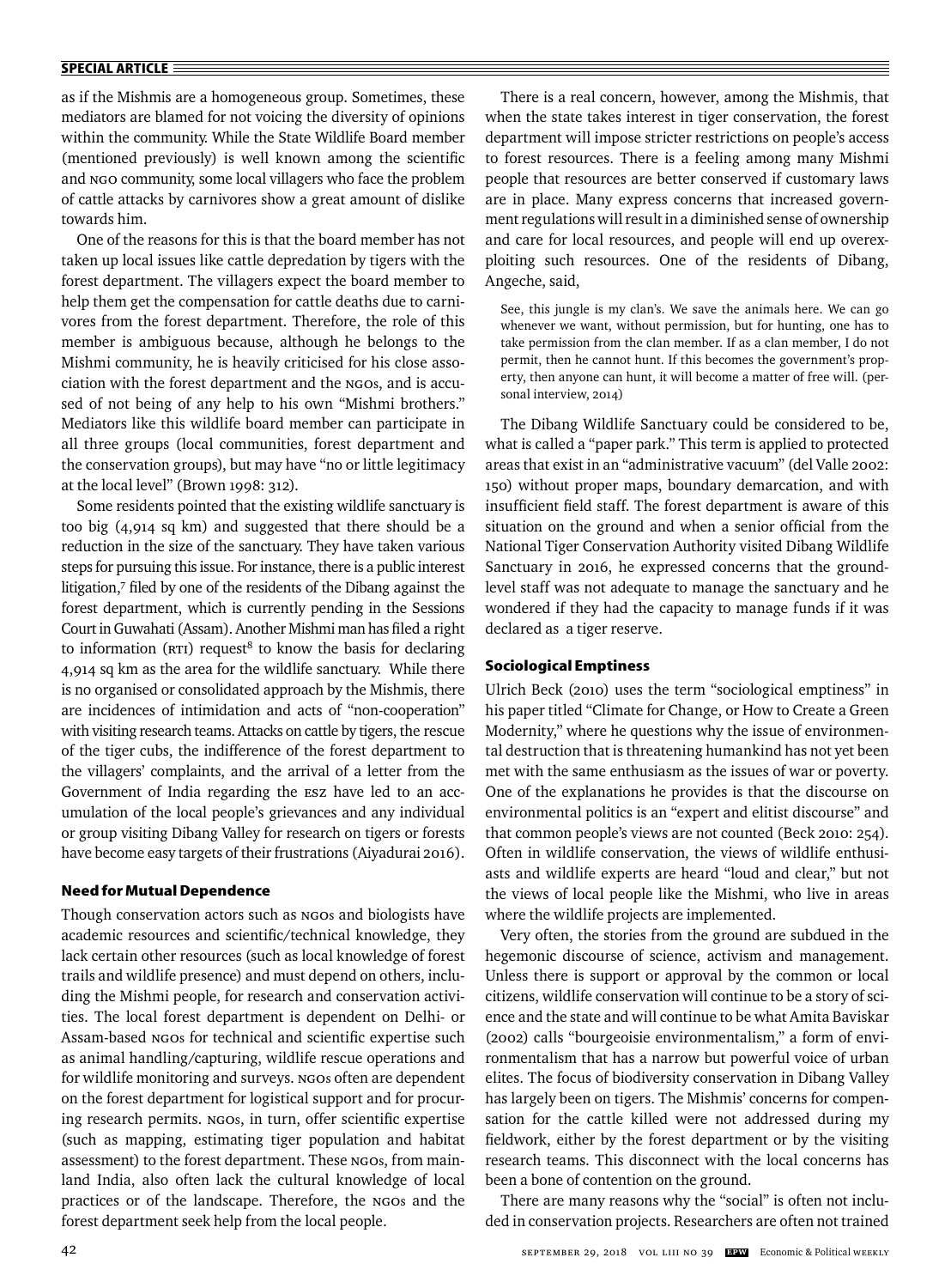to carry out social surveys and sometimes are not aware of the social issues. They rarely consider any issues outside the purview of wildlife research, particularly when they are fixated on a particular species. This form of separation of one particular part of the ecosystem and disintegration of the species from its anthropological and social meaning is, according to Paige West (2006), a kind of ecofetishism. This ecofetishism blinds the viewer to the social and creates "sociological emptiness."

Nature conservationists continue to speak the language of protectionism and endorse the model of a protected area, even after years of criticism. If the Dibang Wildlife Sanctuary becomes a tiger reserve, it will be the third tiger reserve in Arunachal, in addition to the Namdapha Tiger Reserve and the Pakke Tiger Reserve. The Dibang Tiger Reserve will probably bring employment opportunities to the local youth, but many believe this may divert attention from how the majority of the local peoples' farming, fishing, and hunting, the mainstays of their subsistence, will be brought under surveillance. How far a tiger reserve will be effective is difficult to say at this time. What is evident is that there is a lack of a "social" understanding of wildlife conservation among the visiting ecologists and wildlife researchers. The science-based conservation practices do not acknowledge social issues, such as local needs, social inequality, and power relations.

The absence of social sciences and humanities in conservation biology or wildlife management is not new, but a continuation of this absence is a matter of concern. Scientists trained in wildlife sciences mostly implement conservation projects and aspects of biological sciences dominate their praxis. For example, conservation activities are mainly focused on quantifying forest cover, counting animal populations, and measuring the threats to the health of the ecosystem (Aiyadurai 2011). These projects are shaped by scientific knowledge, with little or no insights from the social history of the landscape (Saberwal and Kothari 1996).

# **Conclusions**

In this article, I highlighted how the Dibang Valley is continuously being constructed as a space of rich biodiversity and how the space is socially produced by both the global and local ideas of nature. On the one hand, the Mishmis try to retain their land and prevent further acquisition by the state, while on the other, global forces shape and reshape the space as valuable for biodiversity conservation. When different actors meet, negotiations may not take place on very friendly terms, because of the mistrust. The Mishmis take pride in the taboos they observe that help in the conservation of species. Using their ecocultural knowledge of the landscape, the Mishmis claim that they are also conservationists and that wild animals are still present in their forests because of their cultural taboos and practices, and not because of any protection by the forest department.

The Mishmis articulate themselves as wildlife guardians when they claim that their kinship relations with tigers prohibit them from killing tigers, thereby reclaiming their ancestral land as a shared territory not only for them, but also for tigers and other species. While the state and the biologists' community have invested heavily in protecting tigers, their engagement with the local communities and their societal connections need a better approach. Nature conservation continues to be a sensitive issue on the ground, especially when multiple actors are involved. A middle path could be found by initiating discussions between groups to examine the various notions of nature and what really needs to be conserved. If the actors do not have a common meeting ground, nature conservation projects will continue to face challenges.

# Notes

- Memo no ASFD/DWLS/EZ/167-196 dated 19 February 2013.
- 2 ESZ are delineated areas around existing protected areas declared as "buffers and corridors" to check the impact of industrialisation and unplanned development in and around protected areas.
- 3 For this reason, resources are not really "open access." The notion of the "tragedy of the commons" tends to misunderstand or ignore the complex rules associated with access to land practices prevalent among locals. When the commons are taken over by non-locals, these rules and solutions are not used (Ostrom 1990).
- The English word nature comes from nātūra, from a root of nāscī, which means to be born. Natura means conditions of birth, quality, character and natural order. In Raymond Williams's (1976) book titled *Keywords: A Vocabulary of Culture and Society*, he provides 130 keywords that have taken on new meanings and how these new meanings reflect the political and cultural framework of the past and present society in Europe. In this work, and another publication titled *Culture and Materia lism: Selected Essays* (1980), he points out three different meanings of nature. First is the essential quality and character of something. Second is nature understood as an inherent force, which directs the world including humans. The third

meaning corresponds to nature as the material world itself, which may or may not include human beings.

- 5 This term was coined by Kent Redford (1992) in reference to forests where large mammals have been removed by hunting. It is interesting to note that the term "empty" applies to forests with no wildlife, especially mammals and not people. Humans are acknowledged only as destroyers of forests.
- 6 Wildlife is a term that the Mishmi use to call the forest department and the wildlife sanctuary. Sometimes the term is also used to refer to NGOs and wildlife biologists as wildlife-wale (wildlife-people).
- 7 Public interest litigation (PIL) is the power given to the public by courts. Any person can file a petition in the court in the interest of public. A Mishmi man in Anini filed a PIL in 2013.
- 8 Another resident of Malinye (Dibang Valley) filed an RTI in November 2012, but there has been no reply from the government yet. The Right to Information Act aims to empower the citizens of the country and promote transparency and accountability in the working of the government.

# References

- Adams, William M (2004): *Against Extinction: The Story of Conservation*, London: EarthScan.
- (2007): "Thinking Like a Human: Social Science

and the Two Cultures Problem," *Oryx,* Vol 41, No 3, pp 275–76.

- Agrawal, Arun and Clark Gibson (1999): "Enchantment and Disenchantment: The Role of Community in Natural Resource Conservation," *World Development,* Vol 27, No 4, pp 629–49.
- Aisher, Alex (2005): "Through 'Spirits': Cosmology and Landscape Ecology among the Nyishi Tribe of Upland Arunachal Pradesh, Northeast India," diss, University College London.
- Aiyadurai, Ambika (2007): "Hunting in a Biodiversity Hotspot: A Survey on Hunting Practices by Indigenous Communities in Arunachal Pradesh, Northeast India," The Rufford Small Grants Foundation, London, https://www.rufford. org/files/43.07.05%20Technical%20Report.pdf.
- (2011): "Wildlife Hunting and Conservation in Northeast India: A Need for An Interdisciplinary Understanding," *International Journal of Galliformes Conservation,* Vol 2, pp 61–73.
- (2016): "Tigers Are Our Brothers': Understanding Human–Nature Relations in the Mishmi Hills, Northeast India," diss, National University of Singapore.
- Alcorn, Janis (2005): "Dances Around the Fire: Conservation Organizations and Communitybased Natural Resource Management," *Communities and Conservation: Histories and Politics of Community-based Natural Resource Management*, J Peter Brosius, Anna Tsing and Charles Zenner (eds), Walnut Creek: AltaMira Press, pp 37–68.